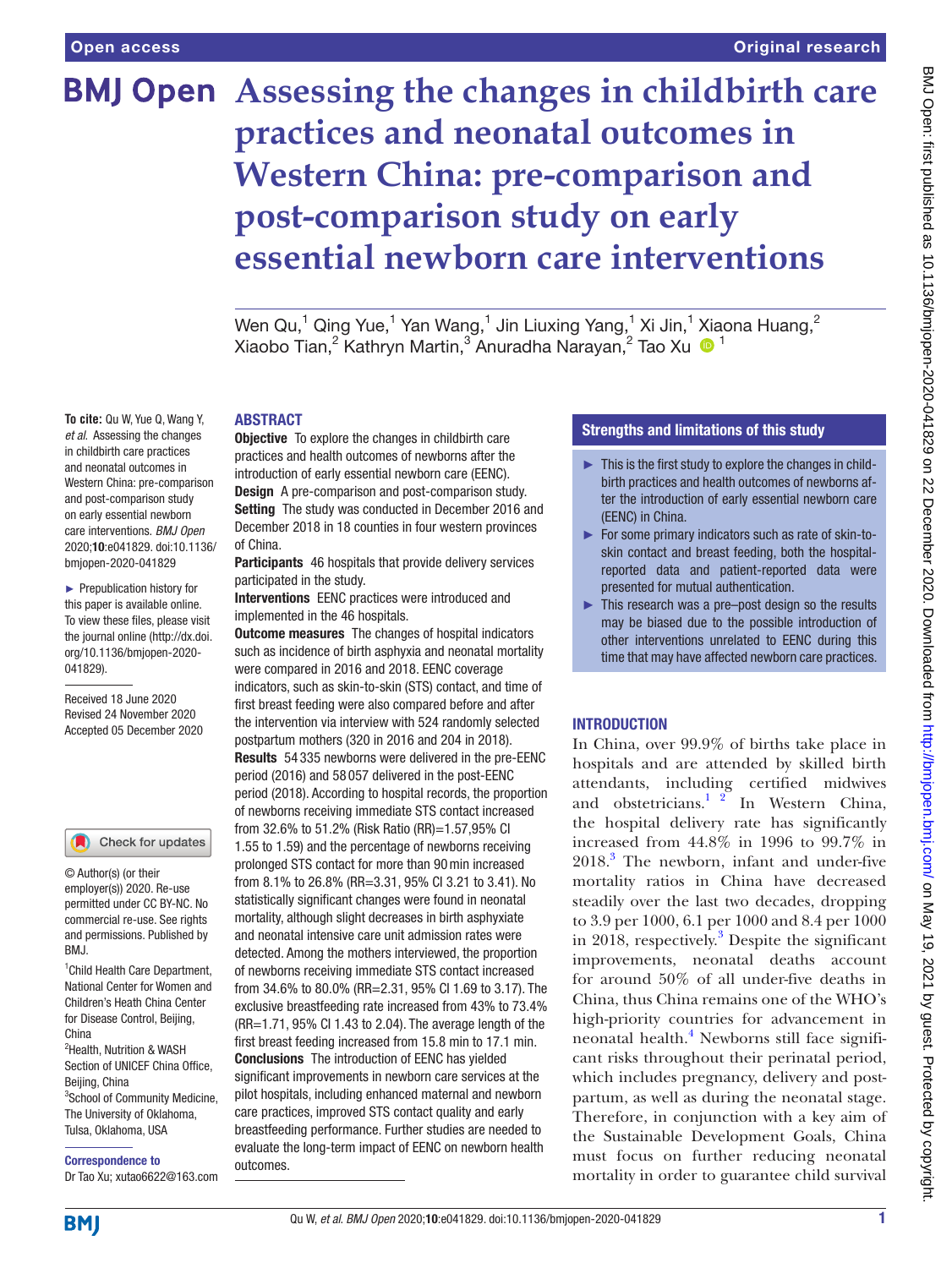and optimal physical and mental development for all children.

To improve newborn survival and ensure a healthy start for every infant, WHO Member States in the Western Pacific Region endorsed the *Action Plan for Healthy Newborn Infants in the Western Pacific Region (2014–2020*) in 2013.<sup>[5](#page-6-1)</sup> This action plan aims to improve the quality of facility-based maternal and newborn care services, recognising that over 95% of deliveries in the region are in health facilities and that outdated and harmful health worker practices are widespread.<sup>6</sup> The focus of this action plan is on the implementation of early essential newborn care (EENC), a package of evidence-based interventions shown to prevent and treat the leading causes of newborn illness and death. $47$  EENC includes a simple, yet vital, sequence of steps during and immediately after birth: thoroughly drying a newborn immediately after birth to prevent hypothermia and stimulate breathing, delaying cord clamping to reduce risk of anaemia in babies and complications in preterm infants, immediate and sustained skin-to-skin (STS) contact with the mother after delivery to prevent hypothermia, early (within 15–90min of birth) and exclusive breast feeding, newborn eye care to prevent eye infection and Vitamin  $K_1$  administration to prevent intracranial haemorrhage.<sup>[7](#page-6-3)</sup>

Since 2013, the eight priority countries with the highest burdens of neonatal mortality in the Western Pacific Region—Cambodia, China, Laos, Mongolia, Papua New Guinea, Philippines, Solomon Islands and Vietnam have been supported by WHO to introduce, sustain and scale-up EENC. Annual reviews on EENC implementation among these eight priority countries have shown the improvement in newborn care practices. By the end of 2017, 87% of term babies were receiving immediate STS contact and 57% remained in contact until completion of the first breast feed; 85% of term babies were exclusively breast fed in the immediate postpartum period and 90% received delayed cord clamping.<sup>[8](#page-6-4)</sup> The enhanced newborn care is showing an impact on health outcomes. A tertiary referral hospital in Vietnam reported statistically significant decreases in admission to the neonatal intensive care unit (NICU) (RR=0.68), hypothermia (RR=0.72) and cases of sepsis (RR=0.28) following EENC introduction.<sup>9</sup>

In 2016, EENC was introduced in China, starting with six hospitals.<sup>10</sup> This early pilot produced meaningful results. A preliminary evaluation of the six hospitals showed that, after 3 months, 87% of infants born at term received immediate STS contact after delivery and 47% remained in contact until completion of the first breast feed. The breastfeeding rate and exclusive breastfeeding rate before discharge increased to 77% and 48%, respectively.<sup>11</sup> While these initial findings were quite promising, there are more than 25000 health facilities for maternity and delivery services across China, with a large number of health providers who still need to be trained and equipped to implement EENC.

In 2017, the National Health Commission of China and UNICEF jointly launched the 3-year Safe Neonatal

Project (SNP) in 18 counties of four western provinces to further expand EENC. The aim of SNP is to optimise the EENC recommendations adapted to China's context and explore feasible implementation strategies for EENC with robust monitoring, $12$  particularly in the disadvantage areas of China. While this project is ongoing, this study provides interim results analysing the EENC implementation rate and comparing the hospital impact indicators before and after EENC introduction in SNP counties. This analysis will help provide policymakers, health professionals and researchers with a comprehensive picture related to the usefulness of EENC in county-level hospitals. This is the first multicentre observational study concerning the effect of EENC in China.

#### **METHODS**

#### Study participants

This is a pre-comparison and post-comparison study, comparing data before and after the implementation of the intervention. This study involved 18 counties in four provinces in Western China: Qinghai, Ningxia, Sichuan and Guizhou. Over 83% of these counties were nationallevel poverty-stricken counties. In 2016, the population of 15–49 years old women and 0–5 years old children in these counties was 2.44million and 0.52million, respectively. The number of pregnant women was 95430 and the number of live births was 91125. These counties were selected to participate in this study because of their relatively high neonatal mortality rates, strong project management capacity and the government's desire to improve healthcare quality. EENC was introduced to 46 hospitals that provide maternity and delivery services.

#### EENC introduction

In the first quarter of 2017, EENC was introduced using the standardised training course and approach developed by WHO—the EENC Module 2*—Coaching for the First Embrace,* used for breathing and non-breathing babies. Coaching was conducted by national facilitators over 2days in a deliveryroom setting through a practice-based approach, without lectures or presentations. In China, midwives are the main medical personnel present at vaginal deliveries and caesarean sections, and obstetricians and paediatricians are present for high-risk deliveries. Thus, EENC coaching was provided to midwives, obstetricians and paediatricians. Participants reviewed current hand hygiene, delivery and newborn care practices and identified how these can be improved. Facilitators assisted them to practice sequential steps in the delivery of breathing and non-breathing babies until fully mastered. Post-coaching evaluations of hand hygiene, simulated clinical practice performance and EENC knowledge quiz were administered. Participants that passed these evaluations were certified as hospital EENC facilitators.

Once an initial cohort of hospital facilitators had been coached, hospitals established multidisciplinary EENC teams responsible for overseeing the cascading training of all staff and the routine EENC implementation. EENC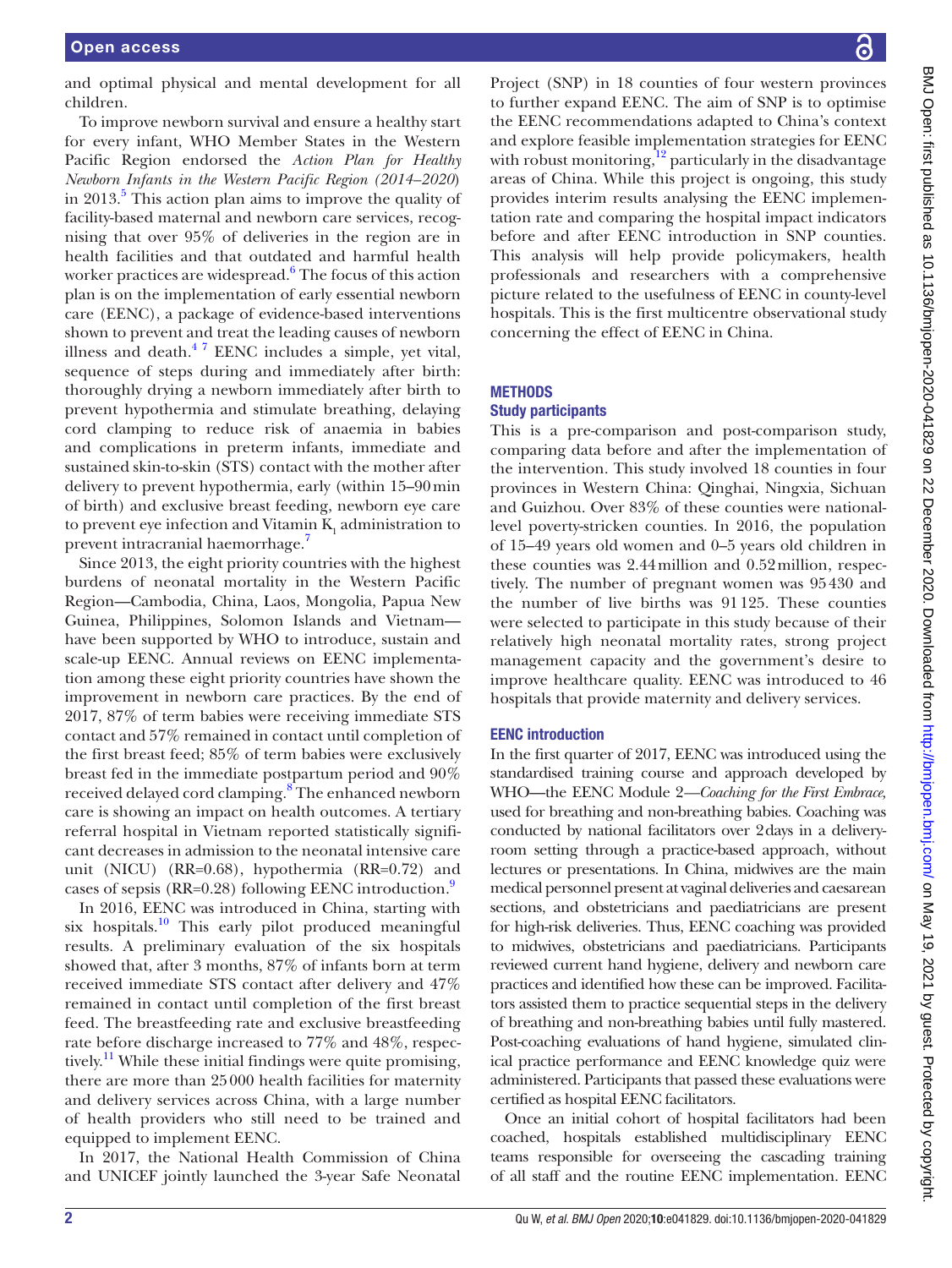Module 3*—Introducing and Sustaining EENC in Hospitals: Routine Childbirth and Newborn Care*<sup>13</sup>—was used as the quality improvement model. This quality improvement approach involved quarterly assessments of childbirth and newborn care practices, hospital policies, environmental hygiene and availability of medicines and supplies.<sup>[13](#page-6-9)</sup> Data collected were summarised and used to inform development of short-term hospital action plans to improve care and to facilitate regular monitoring and evaluation. In the fourth quarter of 2017, a quality control assessment was conducted by national facilitators to oversee the implementation of EENC and ensure that all trained staff had mastered the skills. All hospitals demonstrated continued adherence to the EENC intervention before the collection of post-intervention data.

#### Intervention exposures

EENC practices were the primary exposures in this study. After introducing EENC Module 2 and Module 3, each hospital started EENC implementation by using the EENC Clinical Practice Pocket Guide,<sup>[7](#page-6-3)</sup> which provided detailed recommendations related to the following key practices: (1) accompanied during delivery by husband or other family member; (2) drying the baby immediately after birth and starting STS contact with mother (within 1min) and lasting for at least 90min; (3) delayed umbilical cord clamping and proper care of the cord stump (no application of any sterilising substances); (4) neonatal resuscitation; (5) early initiating of and exclusive breast feeding; (6) newborn eye care (application of erythromycin ointment within 90min of birth) and (7) Vitamin  $K_1$  administration for newborns.<sup>[13](#page-6-9)</sup> All vaginal deliveries should follow the above EENC practices and procedures. Hospitals also were encouraged to implement EENC in caesarean deliveries, but this was a voluntary choice based on the situation and resources of the hospital.

#### Data collection

The pre-data and post-data collection were conducted using the same methods by trained hospital staff in December 2016 and December 2018, respectively. Electronic statistic records at the 46 pilot hospitals were collected related to hospital deliveries, newborn diseases and other administrative information. Data was extracted from hospitals' routine information system. Postnatal mother face-to-face questionnaire interviews were conducted to collect data on personal experience of delivery heath care. According to the standard method in the EENC Module 1*—Annual Implementing Review and Planning Guide*—hospitals with more than ten postpartum mothers at the time of data collection randomly selected ten patients to participate; whereas those with less than ten postpartum mothers selected all of them. As a result, we interviewed 320 mothers before EENC implementation and 204 after EENC implementation. The content of the interviews focused on the mothers' experiences of childbirth and newborn care practices. The medical records of these mothers were also reviewed to collect relevant information.

# Study indicators

The variables collected in this study consisted of two entities: hospital indicators and key EENC practice coverage indicators. The hospital indicators included the rates for STS contact, early initiation of breast feeding (within 60min of birth), exclusive breast feeding before hospital discharge, birth asphyxia, NICU admission, newborn sepsis and neonatal mortality. The key EENC practice coverage indicators included the rates for: (1) accompanied delivery by a family member; (2) STS contact (its initiation time and duration); (3) no wrapping of the umbilical cord directly after birth; (4) newborn eye care; (5) newborn Vitamin  $K_1$  administration; (6) newborn hepatitis B vaccine within 24hours of birth; (7) newborn BCG vaccine within 24hours of birth; (8) newborn baths delayed until 24hours after birth; (9) rooming-in of mother and newborn; (10) no bottle feeding of a newborns and (11) breastfeeding performances (initiation time, duration and exclusivity). Most of the study indicators were calculated based on information collected in the binary form (yes/no). The duration of the first breast feeding was a continuous variable. Since some indicators, such as rate of STS contact and breast feeding, could be obtained from both the hospital administrative data set and the postnatal mother interview, both the hospital-reported data and patientreported data were presented for mutual authentication.

#### Statistical analysis

All data were entered into EpiData and stored in a passwordprotected SPSS file, accessible only by members of the research team. The Student's t-test for continuous variables and Pearson's  $\chi^2$  test for categorical variables were used to compare outcomes of interest before and after EENC implementation. Relative risk and CIs were calculated for each categorical variable. Multiple factor binary logistic regression was used to examine the effect of the exposures after controlling for the confounding variables. Statistical analysis was conducted by using SPSS Statistics software V.22.0.

#### Patient and public involvement

Neither patients nor the public were involved in the design, conduct, reporting or dissemination plans for our research. Because this was a pilot study focusing on the clinical practice within hospitals, the patients' involvement in the study design and implementation might cause research bias. In addition, this pilot project might need to be localised before receiving public attention.

# RESULTS

# Change of hospital indicators according to hospital reporting

A total of 54335 live births in the pre-EENC period (2016) and 58057 in the post-EENC period (2018) were registered. According to hospital records, the proportion of newborns receiving immediate STS contact (within 1min) increased from 32.6% to 51.2% (RR=1.57, 95% CI 1.55 to 1.59) and prolonged STS contact (≥90min) increased from 8.1% to 26.8% (RR=3.31, 95% CI 3.21 to 3.41). Pre-EENC data on umbilical cord care, early initiation of breast feeding and exclusive breast feeding were not available because hospitals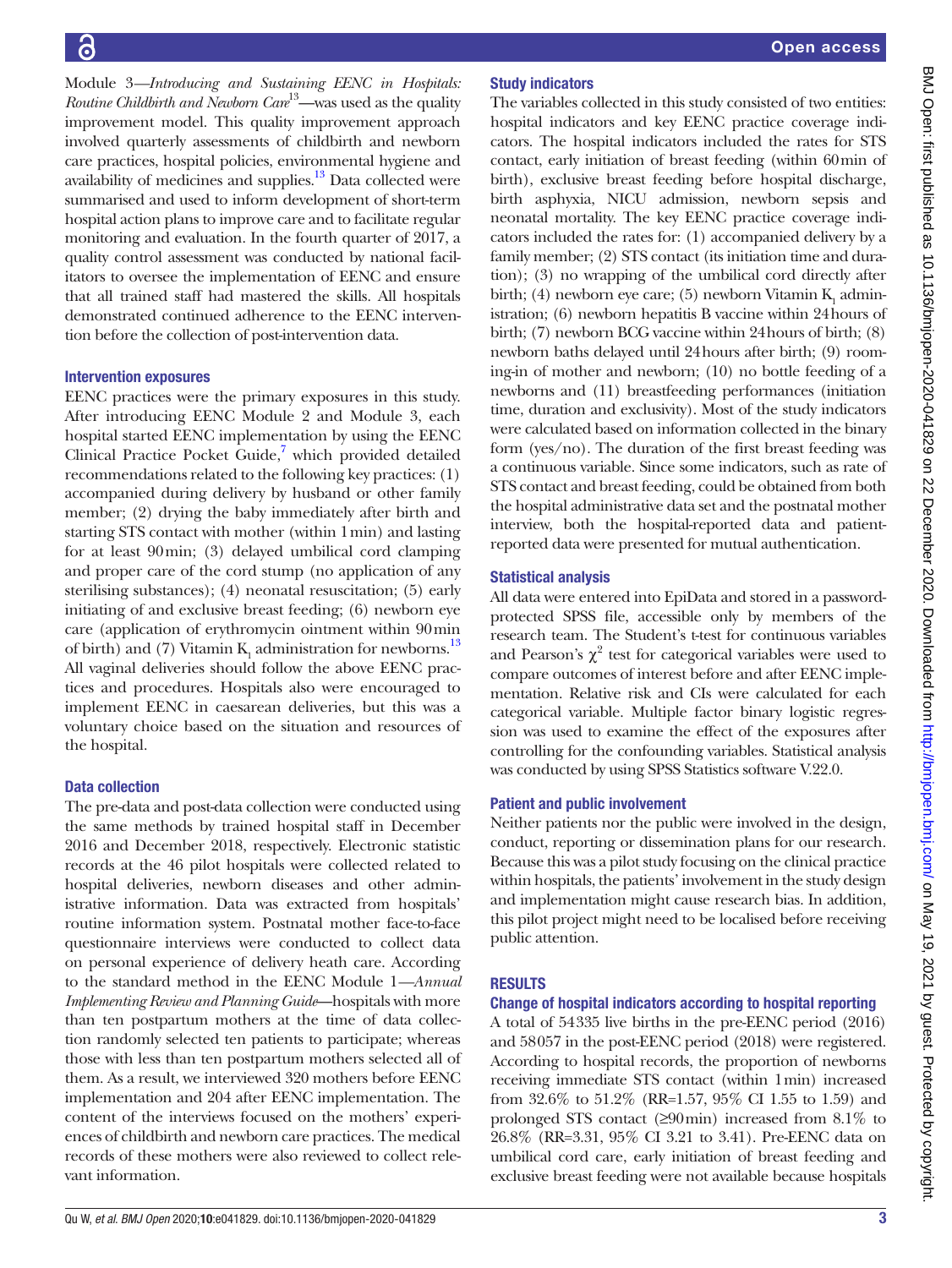<span id="page-3-0"></span>

| Change of key hospital indicators before and after EENC intervention according to hospital medical records, n (%)*<br>Table 1 |                 |                  |                               |           |         |
|-------------------------------------------------------------------------------------------------------------------------------|-----------------|------------------|-------------------------------|-----------|---------|
| <b>Hospital indicators</b>                                                                                                    | <b>Pre-EENC</b> | <b>Post-EENC</b> | <b>RR (95% CI)</b>            | <b>SE</b> | P value |
| Number of live births                                                                                                         | 54335           | 58057            |                               |           |         |
| Caesarean                                                                                                                     | 18155 (33.4)    | 19275 (33.2)     | $0.99(0.98 \text{ to } 1.01)$ | 0.10      | 0.264   |
| <b>EENC</b> key practice                                                                                                      |                 |                  |                               |           |         |
| Any STS contact                                                                                                               | 13475 (24.8)    | 37214 (64.1)     | 2.58 (2.54 to 2.63)           | 0.02      | < 0.001 |
| STS started early (within 1 min of live)                                                                                      | 17713 (32.6)    | 29725 (51.2)     | 1.57 (1.55 to 1.59)           | 0.01      | < 0.001 |
| STS duration $\geq 90$ min                                                                                                    | 4401 (8.1)      | 15559 (26.8)     | 3.31 (3.21 to 3.41)           | 0.02      | < 0.001 |
| Hospital impact indicators                                                                                                    |                 |                  |                               |           |         |
| Early initiation of breast feeding*                                                                                           |                 | 47 288 (73.7)    |                               |           |         |
| Exclusive breast feeding*                                                                                                     |                 | 49987 (86.1)     |                               |           |         |
| Birth asphyxia                                                                                                                | 2414 (4.4)      | 1787 (3.0)       | 0.68 (0.69 to 0.77)           | 0.03      | 0.036   |
| NICU admission                                                                                                                | 7777 (14.3)     | 6091 (10.5)      | $0.73$ (0.71 to 0.76)         | 0.02      | 0.011   |
| Newborn sepsis                                                                                                                | 57 (0.10)       | 81(0.14)         | 1.33 (0.95 to 1.87)           | 0.17      | 0.510   |
| Newborn death                                                                                                                 | 42 (0.08)       | 53 (0.09)        | 1.18 (0.79 to 1.77)           | 0.21      | 0.109   |

\*There were missing data for the pre-EENC group because hospitals did not routinely collect these indicators before EENC introduction. EENC, early essential newborn care; NICU, neonatal intensive care unit; STS, skin to skin.

did not report these indicators before EENC introduction, and these data were not able to be obtained from routine medical documents either. Comparing data before and after the intervention, no statistically significant changes were found related to neonatal mortality, although slight decreases in the birth asphyxiate and NICU admission rates were observed [\(table](#page-3-0) 1).

#### Demographic characteristics of postpartum mothers

A total of 320 mother–infant pairs were observed before the EENC implementation and 204 pairs were observed afterwards. There were no statistically significant differences between the two groups in terms of demographic characteristics [\(table](#page-3-1) 2).

#### Change of EENC key interventions according to patient reporting

The proportion of newborns receiving immediate STS contact (within 1min) increased from 34.6% to 80.0%, and prolonged STS contact (≥90min) increased from 9.5% to 63.1%. The rate of umbilical wrapping dropped from 97.8% to 15.3%, according to medical records. Significant increases were also observed in newborn eye care (from 12.5% to 58.4%) and the BCG vaccine (from 49.0% to 75.8%). Fewer newborns used bottle feeding after the intervention implementation (from 40.9% to 21.5%) ([table](#page-4-0) 3).

# Changes in breastfeeding practices according to patient reporting

Breastfeeding performances improved significantly, with the breastfeeding rate increasing from 79.4% to 96.1%, the time between birth and the initiation of breast feeding becoming significantly shorter, the length of breastfeeding time becoming longer and the rate of exclusive breast feeding rising from 43.0% to 73.4% ([table](#page-4-0) 3). Results of the multiple logistic regression showed that STS contact (OR=8.46, 95%

CI 1.30 to 55.17), STS contact starting within 1min of birth (OR=5.83, 95% CI 1.42 to 23.95) and STS contact duration ≥90min (OR=6.15, 95% CI 1.68 to 22.57) were associated factors for successful early breast feeding [\(table](#page-4-1) 4).

# **DISCUSSION**

This study provided analyses of primary data related to EENC pilot programmes implemented in resource limited areas in Western China. The study results show that the introduction of EENC significantly promotes the newborn care service

<span id="page-3-1"></span>

| <b>Table 2</b> Mother's demographic characteristics before and<br>after EENC implementation |                       |                        |         |  |
|---------------------------------------------------------------------------------------------|-----------------------|------------------------|---------|--|
| Demographic<br>characteristics                                                              | Pre-EENC<br>$(n=320)$ | Post-EENC<br>$(n=204)$ | P value |  |
| Mother's age<br>(mean $\pm$ SD)                                                             | $26.6 + 5.3$          | $26.7 + 5.7$           | 0.510   |  |
| Mother's ethnicity, n (%)                                                                   |                       |                        | 0.052   |  |
| Han                                                                                         | 168 (52.5)            | 78 (38.4)              |         |  |
| Hui                                                                                         | 53 (16.6)             | 41 (20.2)              |         |  |
| Other                                                                                       | 99 (31.0)             | 84 (41.4)              |         |  |
| Mother's education level, n (%)                                                             |                       |                        | 0.183   |  |
| Elementary<br>school or lower                                                               | 69 (21.7)             | 51(25.1)               |         |  |
| Junior high<br>school                                                                       | 137(43.1)             | 87 (42.9)              |         |  |
| Senior high<br>school                                                                       | 58 (18.2)             | 20(9.9)                |         |  |
| University or<br>higher                                                                     | 54 (17.0)             | 45 (22.2)              |         |  |
| EENC, early essential newborn care.                                                         |                       |                        |         |  |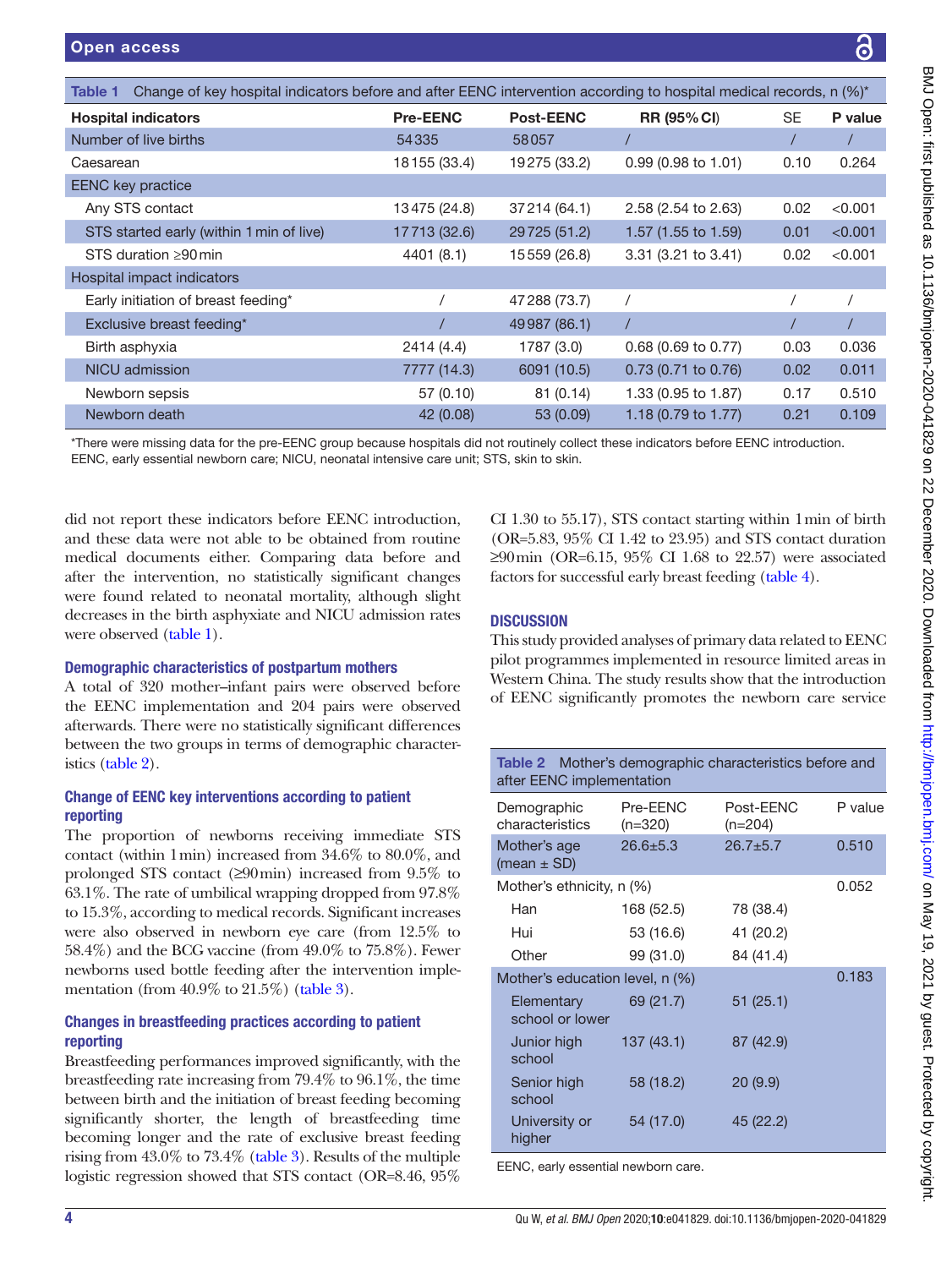<span id="page-4-0"></span>

| Change in EENC key interventions before and after EENC intervention according to postnatal mothers interview, n<br>Table 3<br>$(\% )$ |                         |                   |                       |            |         |
|---------------------------------------------------------------------------------------------------------------------------------------|-------------------------|-------------------|-----------------------|------------|---------|
| <b>EENC key interventions</b>                                                                                                         | <b>Pre-EENC (n=320)</b> | Post-EENC (n=204) | <b>RR (95% CI)</b>    | <b>SE</b>  | P value |
| Accompany delivery                                                                                                                    | 68/320 (21.3)           | 34/204 (16.7)     | 0.78 (0.54 to 1.14)   | 0.19       | 0.251   |
| STS contact                                                                                                                           |                         |                   |                       |            |         |
| Any STS contact                                                                                                                       | 79/320 (24.7)           | 155/204 (76.0)    | 3.08 (2.50 to 3.78)   | 0.11       | < 0.001 |
| STS started early (within 1 min)                                                                                                      | 27/78 (34.6)            | 120/150 (80.0)    | 2.31 (1.69 to 3.17)   | 0.16       | < 0.001 |
| STS duration <10 min                                                                                                                  | 46/74 (62.2)            | 11/130(8.5)       | 0.14 (0.08 to 0.25)   | 0.30       | < 0.001 |
| STS duration $\geq 90$ min                                                                                                            | 7/74(9.5)               | 82/130 (63.1)     | 6.67 (3.26 to 13.67)  | 0.37       | < 0.001 |
| Applied medicine/wrapped the umbilical cord                                                                                           | 308/315 (97.8)          | 30/196 (15.3)     | $0.16$ (0.11 to 0.22) | 0.17       | < 0.001 |
| Newborn eye care performed                                                                                                            | 39/312 (12.5)           | 115/197 (58.4)    | 4.67 (3.40 to 6.41)   | 0.16       | < 0.001 |
| Newborn Vitamin K, administered                                                                                                       | 229/314 (72.9)          | 149/187 (79.7)    | 1.09 (0.99 to 1.21)   | 0.05       | 0.090   |
| Hepatitis B vaccine given within 24 hours                                                                                             | 297/314 (94.6)          | 192/194 (99.0)    | 1.05 (1.02 to 1.08)   | 0.02       | 0.011   |
| BCG vaccine given within 24 hours                                                                                                     | 153/312 (49.0)          | 147/194 (75.8)    | 1.55 (1.35 to 1.77)   | 0.07       | < 0.001 |
| Baby based after 24 hours                                                                                                             | 188/254 (74.0)          | 160/197 (81.2)    | 1.10 (0.99 to 1.21)   | 0.05       | < 0.071 |
| Bottle-fed newborns                                                                                                                   | 101/247 (40.9)          | 42/199 (21.1)     | 0.52 (0.38 to 0.70)   | 0.16       | < 0.001 |
| Rooming-in with mother                                                                                                                | 181/257 (70.4)          | 182/202 (90.1)    | 1.28 (1.17 to 1.40)   | 0.05       | < 0.001 |
| Breastfeeding performance                                                                                                             |                         |                   |                       |            |         |
| Any breast feeding                                                                                                                    | 204/257 (79.4)          | 196/204 (96.1)    | 1.21 (1.13 to 1.30)   | 0.04       | < 0.001 |
| Breastfeeding initiation (<15 min)                                                                                                    | 10/198(5.1)             | 35/184 (19.0)     | 3.77 (1.92 to 7.39)   | 0.34       | < 0.001 |
| Breastfeeding initiation (15-90 min)                                                                                                  | 78/198 (39.4)           | 84/184 (45.7)     | 1.16 (0.92 to 1.46)   | 0.12       | 0.235   |
| Breastfeeding initiation (>90 min)                                                                                                    | 110/198 (55.6)          | 65/184 (35.3)     | 0.63 (0.50 to 0.80)   | 0.12       | < 0.001 |
| Breastfeeding duration (min)                                                                                                          | $15.8 \pm 16.9$         | $17.1 \pm 10.6$   |                       | $\sqrt{2}$ | 0.002   |
| Exclusive breast feeding                                                                                                              | 95/221 (43.0)           | 127/173 (73.4)    | 1.71 (1.43 to 2.04)   | 0.09       | < 0.001 |

EENC, early essential newborn care; STS, skin to skin.

improvements, including enhanced maternal and newborn care practices, improved STS contact quality and early breastfeeding performance. This study contributes valuable findings to advocate for the promotion and implementation of EENC across China, as well as in other regions around the world with similar circumstances to Western China.

The low exclusive breastfeeding rate is a worldwide public health issue both in developed and developing countries.<sup>14–16</sup> Enhanced breastfeeding performance has been proven to

reduce mortality rate and provide better health outcomes among newborns.<sup>17–20</sup> Previous studies have mentioned the correlation between early STS contact and successful breastfeeding practices.<sup>21</sup> Moore's systematic review showed STS contact within 10 min of birth could improve the chances of successful breast feeding[.21](#page-6-12) Our study also noted that the prolonged STS contact was strongly associated with breast feeding within 90min of birth. The Chinese government started to emphasise breast feeding in the 1990s and joined

<span id="page-4-1"></span>

| Association between EENC-recommended practices and early breast feeding using multiple factor logistics<br>Table 4<br>regression $(n=204)$ |          |           |                       |         |
|--------------------------------------------------------------------------------------------------------------------------------------------|----------|-----------|-----------------------|---------|
| Independent variable                                                                                                                       | ß        | <b>SE</b> | OR (95% CI)           | P value |
| Constant                                                                                                                                   | $-8.588$ | 3.419     |                       | 0.012   |
| Mother's age                                                                                                                               | 0.048    | 0.046     | 1.05 (0.96 to 1.15)   | 0.291   |
| Mother's education                                                                                                                         | 0.310    | 0.337     | 1.36 (0.70 to 2.64)   | 0.358   |
| Accompanied delivery                                                                                                                       | $-0.103$ | 0.938     | $0.90$ (0.14 to 5.67) | 0.912   |
| Baby bathed after 24 hours                                                                                                                 | 0.325    | 1.133     | 1.38 (0.15 to 12.76)  | 0.774   |
| Whether STS with mother                                                                                                                    | 2.135    | 0.957     | 8.46 (1.30 to 55.17)  | 0.026   |
| STS started within 1 min                                                                                                                   | 1.763    | 0.721     | 5.83 (1.42 to 23.95)  | 0.014   |
| STS duration >90 min                                                                                                                       | 1.817    | 0.663     | 6.15 (1.68 to 22.57)  | 0.006   |
| Rooming-in with mother                                                                                                                     | $-1.001$ | 0.838     | 0.37 (0.07 to 1.90)   | 0.232   |

EENC, early essential newborn care; STS, skin to skin.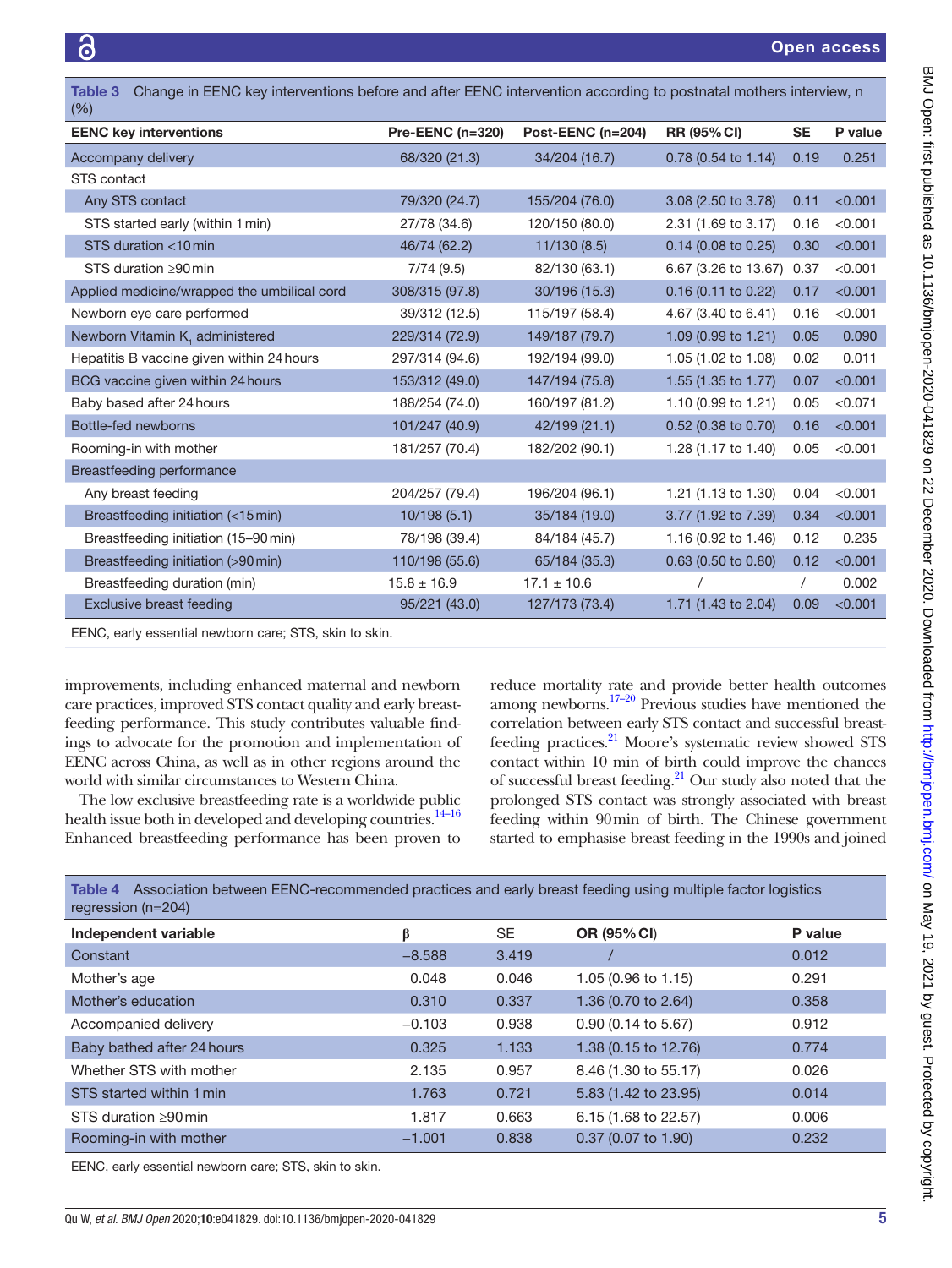the baby-friendly hospital initiative<sup>22</sup> in 1992.<sup>[23](#page-6-14)</sup> Currently, there are over 7300 baby-friendly hospitals in China and the government is planning on revising this criteria according to the new guidance on baby-friendly hospital initiatives issued by WHO and UNICEF. $24^{25}$  Despite the great progress and promotion of baby-friendly hospitals, delayed initiation of STS contact, insufficient contact between mothers and babies, and insufficient duration of STS contact to satisfy early breast feeding in hospitals have been observed. $26$  Considering the significant effect of EENC on breastfeeding practices as seen in these pilot hospitals, China's baby-friendly hospitals could benefit from the implementation of EENC components to reinforce important aspects of newborn care, like successful breast feeding.

This study also showed the improvement of other recommended practices after EENC implementation, such as the decreased rate of applying medicine and wrapping an infant's umbilical cord. Currently, health workers in China usually use iodine tincture for sterilisation and then gauzecontaining disinfectant powder for wrapping.<sup>26</sup> Our study, along with others, $27$  showed that no increased risk of umbilical infection was observed after recommending sterilisation and wrapping of the umbilical cord be withheld, as long as strict procedures during the operation were followed. In this study, hospital-reported data and patient-reported data were both presented for mutual authentication. For EENC key practice indicators, such as any STS contact, STS starting time, STS duration, the hospital-reported rates were lower than patientreported rates. One possible reason for this is the reporting bias, and another reason could be because around one-third of deliveries in the study hospitals included in this study were caesarean deliveries and pilot hospitals were unable to fully implement EENC recommendations with such deliveries.

Hospital impact factors were also compared before and after EENC implementation. Throughout the study, the incidence of newborn sepsis and newborn deaths stayed relatively the same, and birth asphyxia and NICU admission rates decreased slightly. These data are less impressive than those from one hospital in Vietnam that implemented EENC and showed a significant drop in the number of NICU admissions and case of newborn sepsis.<sup>9</sup> One possible reason is that, the newborn health status has been greatly improved in China during the past decade, leaving fewer room for improvements. The time period of our intervention was only 2years. It is difficult to decrease newborn mortality in such a short period of time. In addition, other factors might have influenced the survival of newborns. Previous studies have shown that, due to the shortages of obstetricians, midwives/ nurses and paediatricians in hospitals across Western China, daily work has become more demanding and work efficiency is limited.<sup>28</sup> Also, a lack of basic equipment, medicine and supplies was seen in some pilot hospitals.<sup>29</sup> Although basic life-saving newborn care services were emphasised in the pilot hospitals, newborn health workers still need further improve their skills in diagnoses and treatment of newborn diseases.<sup>[30](#page-6-20)</sup> EENC coaching should therefore be expanded to meet the needs of local health workers and provide additional training related to obstetric and paediatric topics. Despite these

inadequacies, EENC has indeed improved health workers' awareness of early newborn care.<sup>15</sup> The introduction of EENC broke stereotypes and allowed health workers in pilot hospitals to emphasise baby-friendly practices. This type of shift will have a long-lasting effect; therefore, follow-up studies are needed to evaluate the long-term impact of EENC on healthcare indicators.

While this study revealed important findings, limitations to this study exist. This research was a pre–post design. The results might be biased due to secular trends or the introduction of other interventions unrelated to EENC during the time frame of this study. Also, the Hawthorne effect may have influenced the results since mothers were aware they were being observed and asked for their input. To minimise observer bias, exit interviews of postpartum mothers were conducted.

Acknowledgements We are grateful to the health workers in the study hospitals for their assistance with data collection. We also thank all of the mothers and newborns who participated in this study. The opinions expressed in this paper are solely those of the authors and do not necessarily represent the official position of UNICEF.

Contributors WQ completed the statistical analyses and drafted the initial manuscript; QY, YW, JLY and XT assisted with the data collection, on-site quality control and statistical analyses; TX and XH contributed to the conceptualisation and design of the study, supervised the data collection and reviewed and revised the manuscript; KM and AN contributed to the review and revision of the manuscript and XJ contributed to the design of the study. All authors approved the final manuscript as submitted and agree to be accountable for all aspects of the work.

Funding The present study was supported by the UNICEF Beijing Office and Hong Kong Committee (Grant number 501 MCH).

Competing interests None declared.

Patient and public involvement Patients and/or the public were not involved in the design, or conduct, or reporting or dissemination plans of this research.

Patient consent for publication Not required.

Ethics approval The study was reviewed and approved by the Institutional Review Board at the National Center for Women and Children's Health, Chinese Center for Disease Control and Prevention. The approval for direct observation was obtained from hospital management at each location. All interviews and record checks were done with the written approval from each postpartum mother.

Data availability statement The data sets used during the present study are available from the corresponding author on reasonable request.

Open access This is an open access article distributed in accordance with the Creative Commons Attribution Non Commercial (CC BY-NC 4.0) license, which permits others to distribute, remix, adapt, build upon this work non-commercially, and license their derivative works on different terms, provided the original work is properly cited, appropriate credit is given, any changes made indicated, and the use is non-commercial. See: [http://creativecommons.org/licenses/by-nc/4.0/.](http://creativecommons.org/licenses/by-nc/4.0/)

#### ORCID iD

Tao Xu<http://orcid.org/0000-0003-2076-9485>

#### REFERENCES

- <span id="page-5-0"></span>1 PMNCH, WHO, World Bank and AHPSR. *Success factors for women's and children's health: policy and programme highlights from 10 fast-track countries*. Geneva: WHO, 2014. [http://www.who.int/](http://www.who.int/pmnch/knowledge/publications/successfactors/en/index2.html) [pmnch/knowledge/publications/successfactors/en/index2.html](http://www.who.int/pmnch/knowledge/publications/successfactors/en/index2.html)
- 2 Hogan MC, Foreman KJ, Naghavi M, *et al*. Maternal mortality for 181 countries, 1980-2008: a systematic analysis of progress towards millennium development goal 5. *[Lancet](http://dx.doi.org/10.1016/S0140-6736(10)60518-1)* 2010;375:1609–23.
- <span id="page-5-1"></span>3 National Health Commission. *China maternal and child health development report*. Beijing: National Health Comission, 2019. [http://www.nhc.gov.cn/fys/jdt/201905/bbd8e2134a7e47958c5c9ef0](http://www.nhc.gov.cn/fys/jdt/201905/bbd8e2134a7e47958c5c9ef032e1dfa2.shtml) [32e1dfa2.shtml](http://www.nhc.gov.cn/fys/jdt/201905/bbd8e2134a7e47958c5c9ef032e1dfa2.shtml)